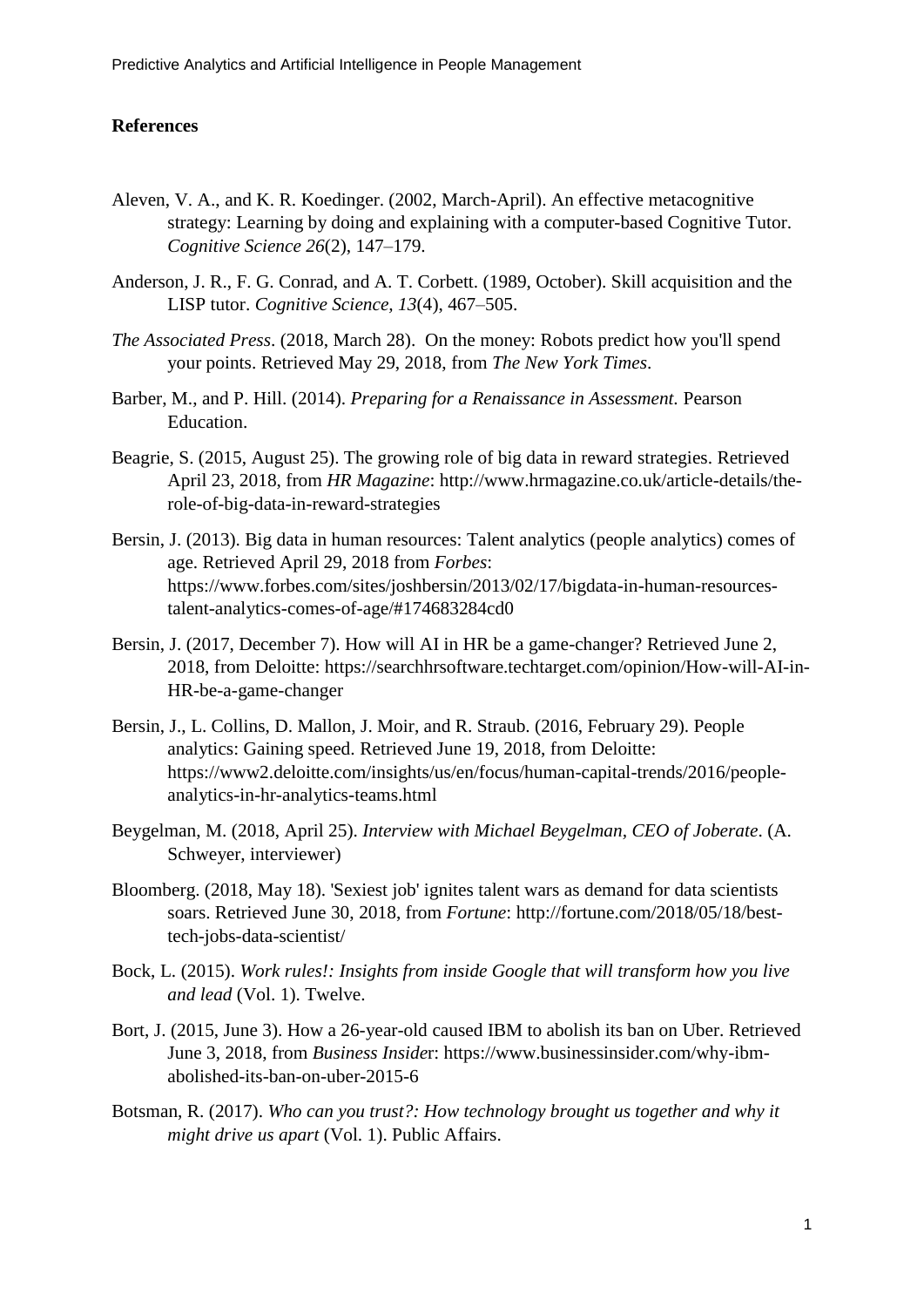- Boudreau, J. (2017, June 16). HR must make people analytics more user-friendly. Retrieved May 14, 2018, from *Harvard Business Review*: https://hbr.org/2017/06/hr-must-makepeople-analytics-more-user-friendly
- Brinson, C. (2018, May 23). *Interview with Chris Brinson, Head of Advanced Research, Zoomi, Inc.* (Zoomi, interviewer)
- Broderick, C. (2018, June 14). *Interview with Chris Broderick, Founder & President, B.near Global*. (A. Schweyer, interviewer)
- Brynjolfsson, E., and A. McAfee. (2017). The business of artificial intelligence. *Harvard Business Review*.
- Burrin, P. (2017, February 9). Case study: How Google uses people analytics. Retrieved May 10, 2018, from Sage People: https://www.sagepeople.com/about-us/news-hub/casestudy-how-google-uses-people-analytics/
- Carlberg, C. (2018). *Predictive analytics: Microsoft Excel 2016* (Vol. 2). Pearson Education.
- Chakrabarti, M. (2018, March 20). Upskilling HR in people analytics. Retrieved June 8, 2018, from Deloitte: http://blog.bersin.com/upskilling-hr-in-people-analytics/
- Charan, R., D. Barton, D. and Carey. (2018). *Talent wins: The new playbook for putting people first* (Vol. 1). Harvard Business Review Press.
- Chatfield, H. (2018, June 5). *Interview with Heidi Chatfield, VP marketing, All Star Incentive Marketing*. (A. Schweyer, interviewer)

Clauson, P. (2018, May 15). Discovering the children of AI: Machine learning & deep learning. Retrieved June 30, 2018, from Functionalize:

https://www.functionize.com/blog/discovering-the-children-of-ai-machine-learning-deeplearning/

- Conners, C. (2018, July 2). *Interview with Cara Conners, VP products, Quid*. (A. Schweyer, interviewer)
- Crosman, P. (2018, March 26). Cash or gift card? (Never mind our AI already knows). Retrieved May 17, 2018, from *American Banker*: https://www.americanbanker.com/news/cash-or-gift-card-never-mind-hsbcs-aialready-knows?brief=00000158-07c7-d3f4-a9f9-37df9bc10000
- Cross, R. (2014, April 9). *Interview with Rob Cross, Professor, Babson College*. (A. Schweyer, interviewer)
- Cross, R., and A. Parker. (2004). *The hidden power of social networks: Understanding how work really gets done in organizations* (Vol. 1). Harvard Business Review Press.
- Cross, R., T. Opie, G. Pryor, and K. Rollag. (2017, May). Connect and adapt: How network development and transformation improve retention and engagement in employees' first five years. Retrieved June 5, 2018, from Rob Cross: https://www.robcross.org/wp-content/uploads/2017/05/connect-and-adapt-improvingretention-and-engagement-in-first-five-years.pdf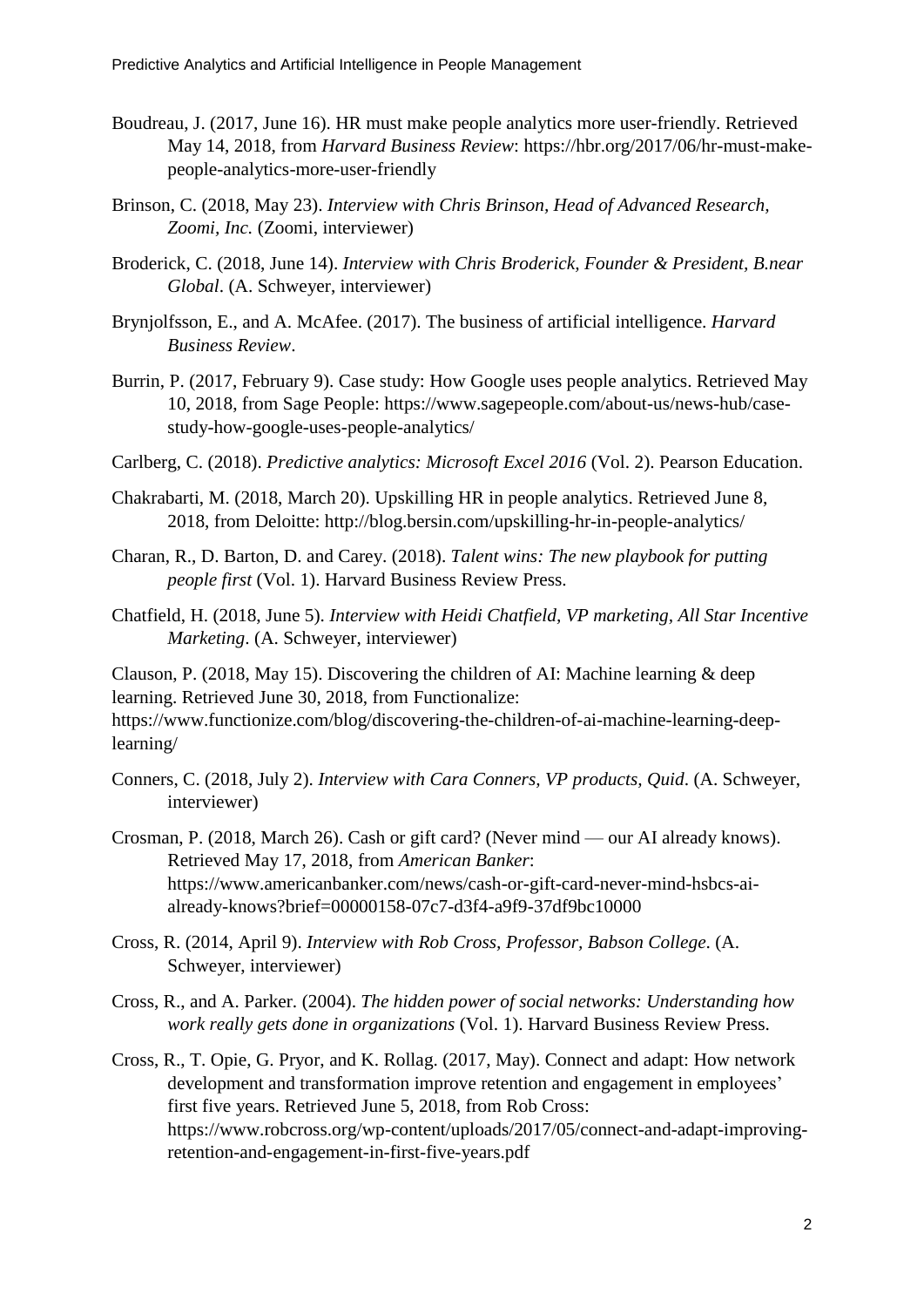- Dancho, M. (2017, September 18). HR analytics: Using machine learning to predict employee turnover. Retrieved May 29, 2018, from *Business Science*: http://www.business-science.io/business/2017/09/18/hr\_employee\_attrition.html
- Datta, A. (2017, March 14). Did artificial intelligence deny you credit? Retrieved June 11, 2018, from *The Conversation*: http://theconversation.com/did-artificial-intelligencedeny-you-credit-73259
- Daugherty, P., and J. Wilson. (2018). *Human + Machine: Reimagining Work in the Age of AI* (Vol. 1). Harvard Business Review Press.
- Davenport, T. H. (2014, September 2). *A predictive analytics primer*. Retrieved April 14, 2018, from *Harvard Business Review*: https://hbr.org/2014/09/a-predictive-analyticsprimer
- Dearborn, J. (2015). *Data driven: How performance analytics delivers extraordinary sales results* (Vol. 1). John Wiley & Sons, Inc.
- DeFalco, J. A., J. P. Rowe, L. Paquette, V. G.-S., K. Brawner, B. W. Mott, R.S. Baker, and J. C. Lester. (2017, September 12). Detecting and addressing frustration in a serious game for military training. *International Journal of Artificial Intelligence in Education, 2018*(28), 152–193.
- della Cava, M. (2018, January 2). Elon Musk says AI could doom human civilization. Zuckerberg disagrees. Who's right? Retrieved June 3, 2018, from *USA Today*: https://www.usatoday.com/story/tech/news/2018/01/02/artificial-intelligence-endworld-overblown-fears/985813001/
- Deloitte. (2016). Enabling business results with HR "Measures that matter." Retrieved June 5, 2018, from Deloitte: https://www2.deloitte.com/content/dam/Deloitte/us/Documents/human-capital/us-hcenabling-business-results-with-hr-measures-that-matter.pdf
- Digiday; Sysomos. (2017). WTF is Artificial Intelligence? Retrived from Digiday; Sysomos: https://digiday.com/wp-content/uploads/2017/07/WTF\_Artificial-Intelligence\_7.17.17-2.pdf
- Domingos, P. (2015). *The master algorithm: How the quest for the ultimate learning machine will remake our world.* (Vol. 1). Basic Books.
- Dormehl, L. (2014). *The formula: How algorithms solve all our problems ... and create more.* (Vol. 1). Perigee (Penguin).
- Doshi, N., and L. McGregor. (2015). *Primed to perform: How to build the highest performing cultures through the science of total motivation* (Vol. 1). Harper.
- Faji, A. (2018). The case for personalized travel discovery. Retrieved June 20, 2018, from *Medium*: https://medium.com/wayblazer/the-case-for-personalized-travel-discoverya995f113784
- Finger, L., and S. Dutta. (2014). *Ask, measure, learn: Using social media analytics to understand and influence customer behavior* (Vol. 1). O'Reilly Media, Inc.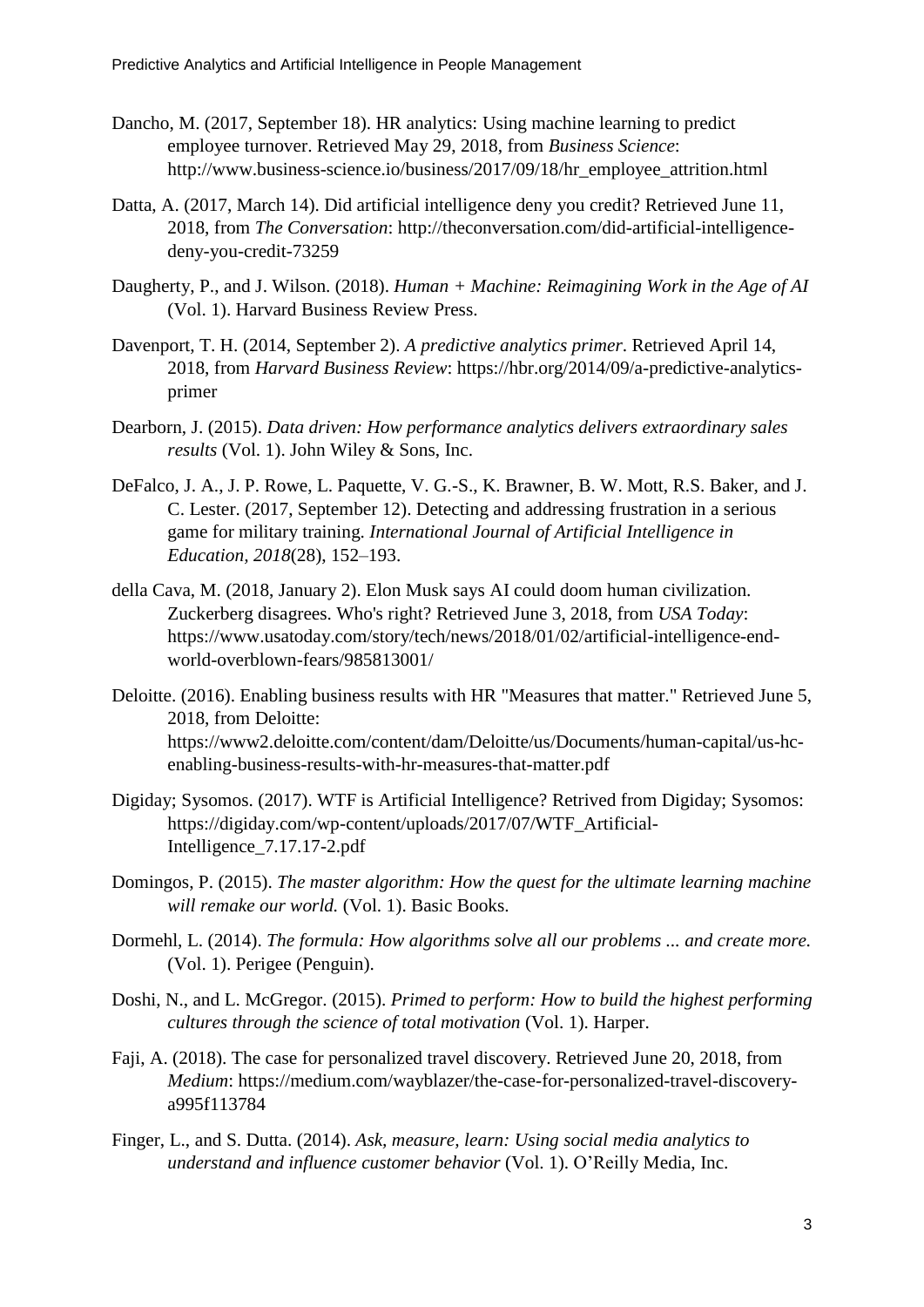Fletcher, J. D., and J. E. Morrison. (2012). DARPA digital tutor: Assessment data*.* Institute for Defense Analysis.

- Ford, M. (2015). *Rise of the robots: Technology and the threat of a jobless future* (Vol. 1). Basic Books.
- Frick, W. (2017, July 24). Why AI can't write this article (yet). Retrieved June 10, 2018, from *Harvard Business Review*: https://hbr.org/2017/07/why-ai-cant-write-this-article-yet
- Gershgorn, D. (2018, May 14). Banks are already bumping up against the limits of AI in lending decisions. Retrieved May 26, 2018, from *Quartz Media*: https://qz.com/1277305/ai-for-lending-decisions-us-bank-regulations-make-thattough/
- Goldman, J. (2018, April 17). *Interview with Jay Goldman, CEO of Sensei Labs*. (A. Schweyer, interviewer)
- Goswami, B. (2018, April 5). Opinion: How artificial intelligence and machine learning can revolutionize ecommerce. Retrieved May 19, 2018, from *Information Management*: https://www.information-management.com/opinion/how-artificial-intelligence-andmachine-learning-can-revolutionize-ecommerce
- Gray, K. (2017, July 20). AI can be a troublesome teammate. Retrieved May 6, 2018, from *Harvard Business Review*: https://hbr.org/2017/07/ai-can-be-a-troublesome-teammate
- Grillo, M. (2015). What types of predictive analytics are being used in talent management organizations? Cornell University, ILR School.
- *Harvard Business Review*. (2014). HR joins the analytics revolution. Retrieved May 8, 2018, from *Harvard Business Review*: https://hbr.org/resources/pdfs/comm/visier/18765\_HBR\_Visier\_Report\_July2014.pdf
- Henke, N., J. Bughin, M. Chui, J. Manyika, T. Saleh, B. Wiseman, and G. Sethupathy. (2016). *The age of analytics: Competing in a data-driven world.* McKinsey & Company, McKinsey Global Institute.
- Hintze, A. (2016). *Understanding the four types of AI, from reactive robots to self-aware beings.* Retrieved May 9 from *The Conversation*: https://theconversation.com/understanding-the-four-types-of-ai-from-reactive-robotsto-self-aware-beings-67616
- Hofstadter, D. R. (2011, August 26). Hofstadter's law. Retrieved July 16, 2018, from *The Unwritten Laws of Life*: https://web.archive.org/web/20110826030032/http://lawsoflife.co.uk/hofstadters-law/
- Housman, M. (2018, May 3). *Interview with Michael Housman, chief data science officer, RapportBoost.AI*. (A. Schweyer, interviewer)
- *HR Examiner*. (2018). The emergence of intelligent software: The 2018 index of predictive tools in HRTech. *HR Examiner*.
- Incentive Roundtable (2018, July 12). *IncentiveMag Industry Roundtable, 2018*. (L. Jacobsen, interviewer)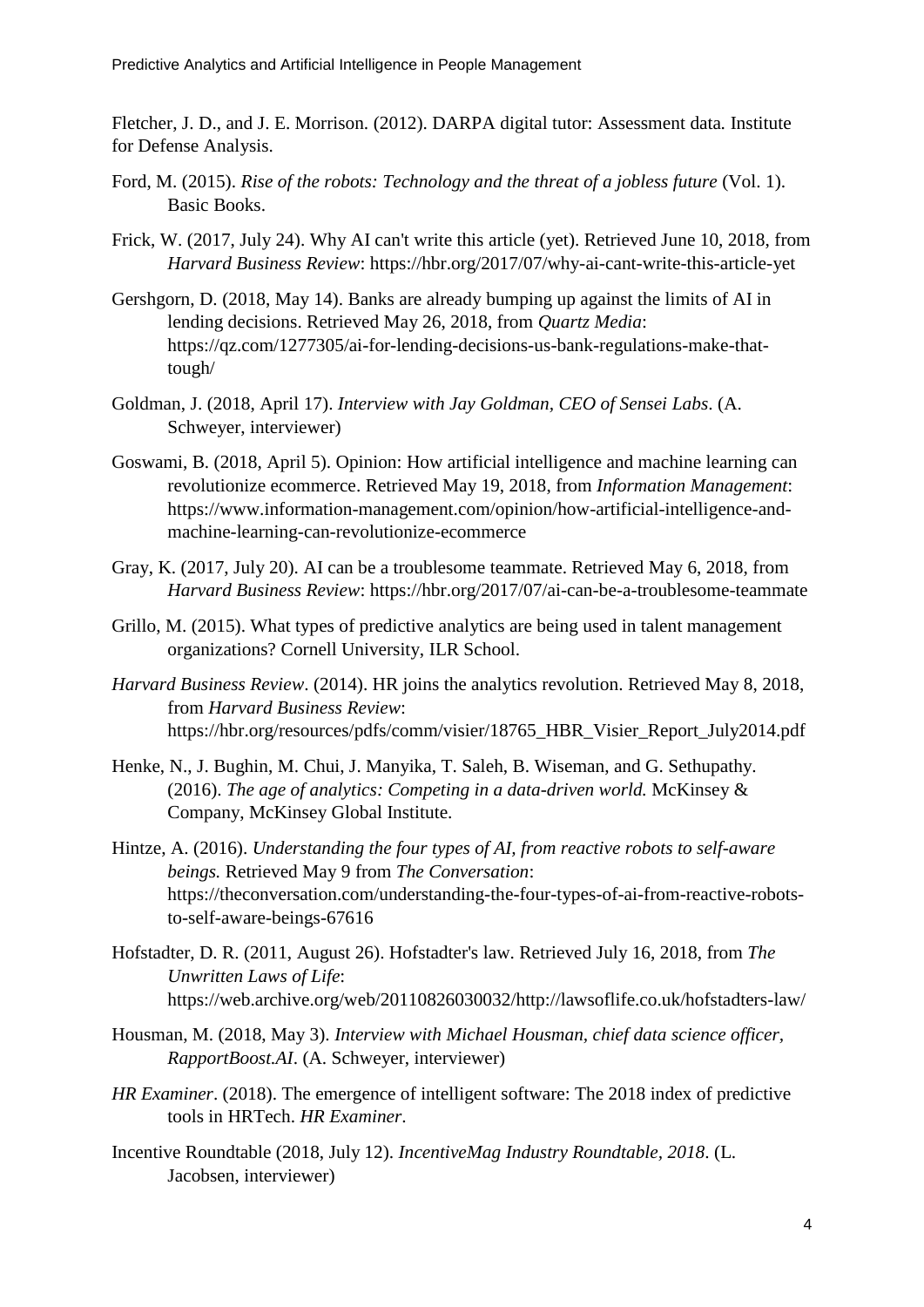- Incentive Research Foundation. (2018). Incentive Research Foundation trends study 2018. Incentive Research Foundation.
- Jain, P., and P. Sharma. (2014). *Behind every good decision: How anyone can use business analytics to turn data into profitable insight* (Vol. 1). AMACOM.
- Johansen, B. (2017). *The new leadership literacies: Thriving in a future of extreme disruption and distributed everything* (Vol. 1). Berrett-Koehler.
- Johnson, A. (2018, May 29). China erodes US lead in artificial intelligence. Retrieved June 16, 2018, from Toolbox: https://it.toolbox.com/articles/china-erodes-us-lead-inartificial-intelligence
- Kim, Y., and A. L. Baylor. (2006, June). Pedagogical agents as learning companions: The role of agent competency and type of interaction. *Educational Technology Research and Development, 54*(3), 223–243.
- Klinghoffer, D. (2014, May). *Interview with Dawn Klinghoffer, senior director, HR business insights, Microsoft*. (A. Schweyer, interviewer)
- Koedinger, K. R., J. R. Anderson, W. H. Hadley, and M. A. Mark. (1997). Intelligent tutoring goes to school in the big city. *International Journal of Artificial Intelligence in Education* (8), 30–43.
- LaRiviere, Jacob, P. McAfee, J. Rao, V. Narayanan, and W. Sun. (2016, May 25). Where predictive analytics is having the biggest impact. Retrieved from *Harvard Business Review*: https://hbr.org/2016/05/where-predictive-analytics-is-having-the-biggestimpact
- Lesgold, A, S. Lajoie, M. Bunzo, and G. Eggan. (1988). *SHERLOCK: A Coached Practice Environment for an Electronics Troubleshooting Job.* Pittsburgh University, Learning Research and Development Center.
- Levy, S. (2016, June 22). How Google is remaking itself as a "machine learning first" company. Retrieved May 10, 2018, from *Wired*: https://www.wired.com/2016/06/how-google-is-remaking-itself-as-a-machinelearning-first-company/
- Lindsay, G. (2013, April 5). Engineering Serendipity. Retrieved June 10, 2018, from *The New York Times*: http://www.nytimes.com/2013/04/07/opinion/sunday/engineeringserendipity.html
- Lohr, S. (2013, April 20). Big data, trying to build better workers. Retrieved June 5, 2018, from *The New York Times*: http://www.nytimes.com/2013/04/21/technology/big-datatrying-to-build-better-workers.html?pagewanted=all&\_r=0
- Luckin, R., W. Holmes, M. Griffiths, and L. B. Forcier. (2016). *Intelligence unleashed: An argument for AI in education.* University College London, UCL Knowledge Lab. Pearson Education.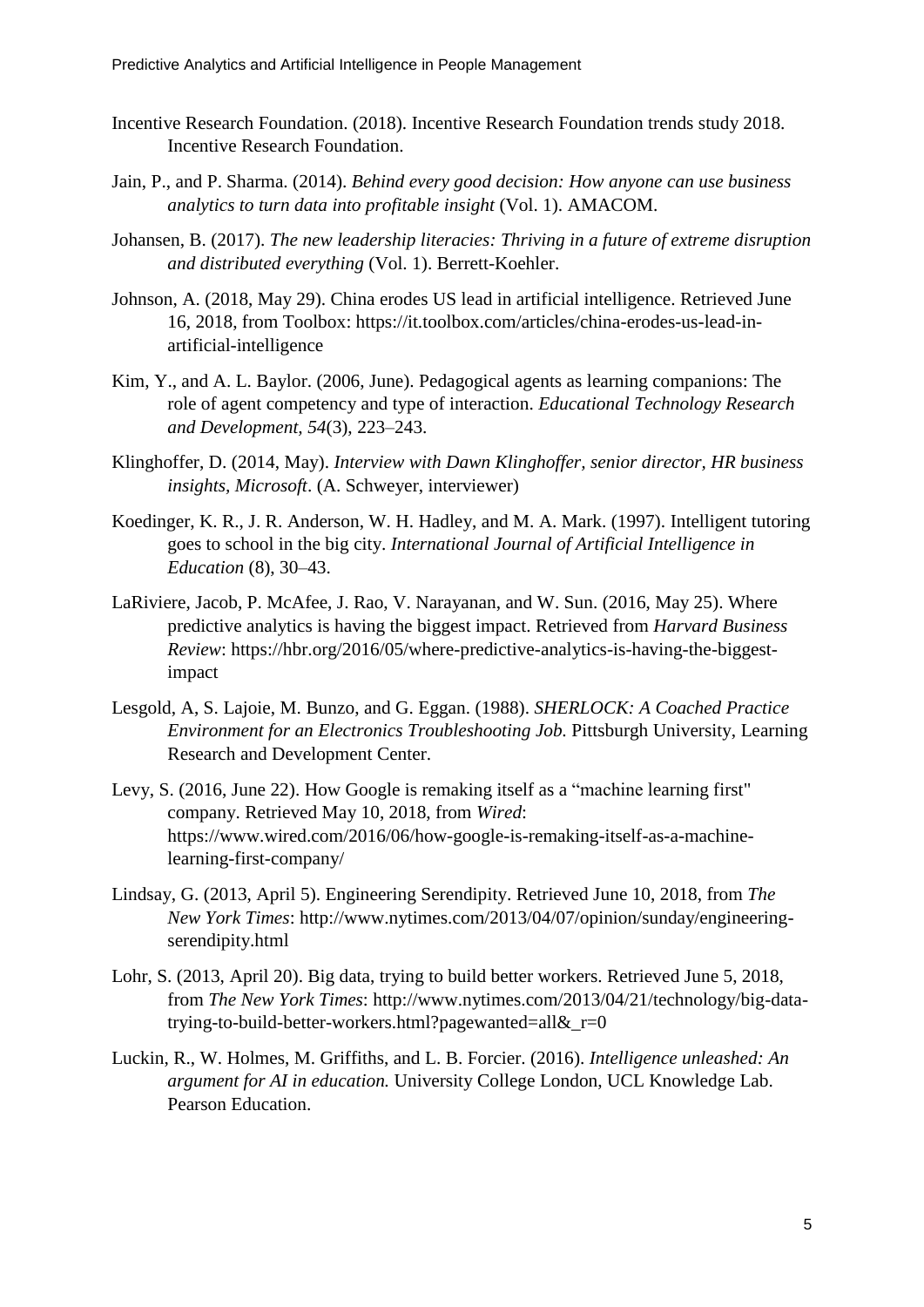- Maier, S. (2016, November 28). How Google uses people analytics to create a great workplace. Retrieved May 6, 2018, from Entrepreneur.com: https://www.entrepreneur.com/article/284550
- Mayer-Schönberger, V., and K. Cukier. (2014). Learning with big data: The future of education (Vol. 1). Houghton-Mifflin Harcourt.

Mankins, M., and E. Garton. (2017). *Time, talent, energy: Overcome organizational drag and unleash your team's productive power* (Vol. 1). Harvard Business Review Press.

- Manyika, J., M. Chui, B. Brown, J. Bughin, R. Dobbs, C. Roxburgh, and A. Hung Byers. (2011). *Big data: The next frontier for innovation, competition, and productivity.* McKinsey, McKinsey Global Institute.
- Maritz. (2018, April 10).  $LX + AI$ : The 4 letters that will super-charge your loyalty strategy in 2018. Maritz Motivation Solutions.
- Marr, B. (2016). Big data in practice: How 45 successful companies used big data analytics to deliver extraordinary results (Vol. 1). Wiley.
- Maurer, R. (2015, April 16). Onboarding key to retaining, engaging talent. Retrieved May 18, 2018, from Society for Human Resources Management: https://www.shrm.org/resourcesandtools/hr-topics/talentacquisition/pages/onboarding-key-retaining-engaging-talent.aspx
- McGregor, J. (2016, April 9). Why this Wharton wunderkind wants leaders to replace their intuition with evidence. Retrieved April 10, 2018, from Washington Post: https://www.washingtonpost.com/business/on-leadership/why-this-whartonwunderkind-wants-leaders-to-replace-their-intuition-with-evidencewhy-this-whartonwunderkind-wants-leaders-to-replace-intuition-with-evidence/2016/04/08/8013a662 fc02-11e5-9140 e61d062438bb\_story.html?noredirect=on&utm\_term=.db21126944b3
- McIntosh, C. (2018, May 24). Microlearning + big data + machine learning: How to finally prove the impact of training. Axonify.
- Manyika, J., M. Chui, A. Madgavkar, and S. Lund. (2017, May). What's now and next in analytics, AI, and automation. Retrieved May 10, 2018, from McKinsey & Company: https://www.mckinsey.com/featured-insights/digital-disruption/whats-now-and-nextin-analytics-ai-and-automation
- McWilliams, M. (2018, June 5). *Interview with Mike McWilliams, vice president, marketing & client strategy, MotivAction*. (A. Schweyer, interviewer)
- Metz, C. (2016, March 14). How Google's AI viewed the move no human could understand. Retrieved May 10, 2018, from *Wired*: https://www.wired.com/2016/03/googles-aiviewed-move-no-human-understand/
- Muehlenbrock, M. (2006). Learning group formation based on learner profile and context. *International Journal on E-Learning, 5*(1), 19–24.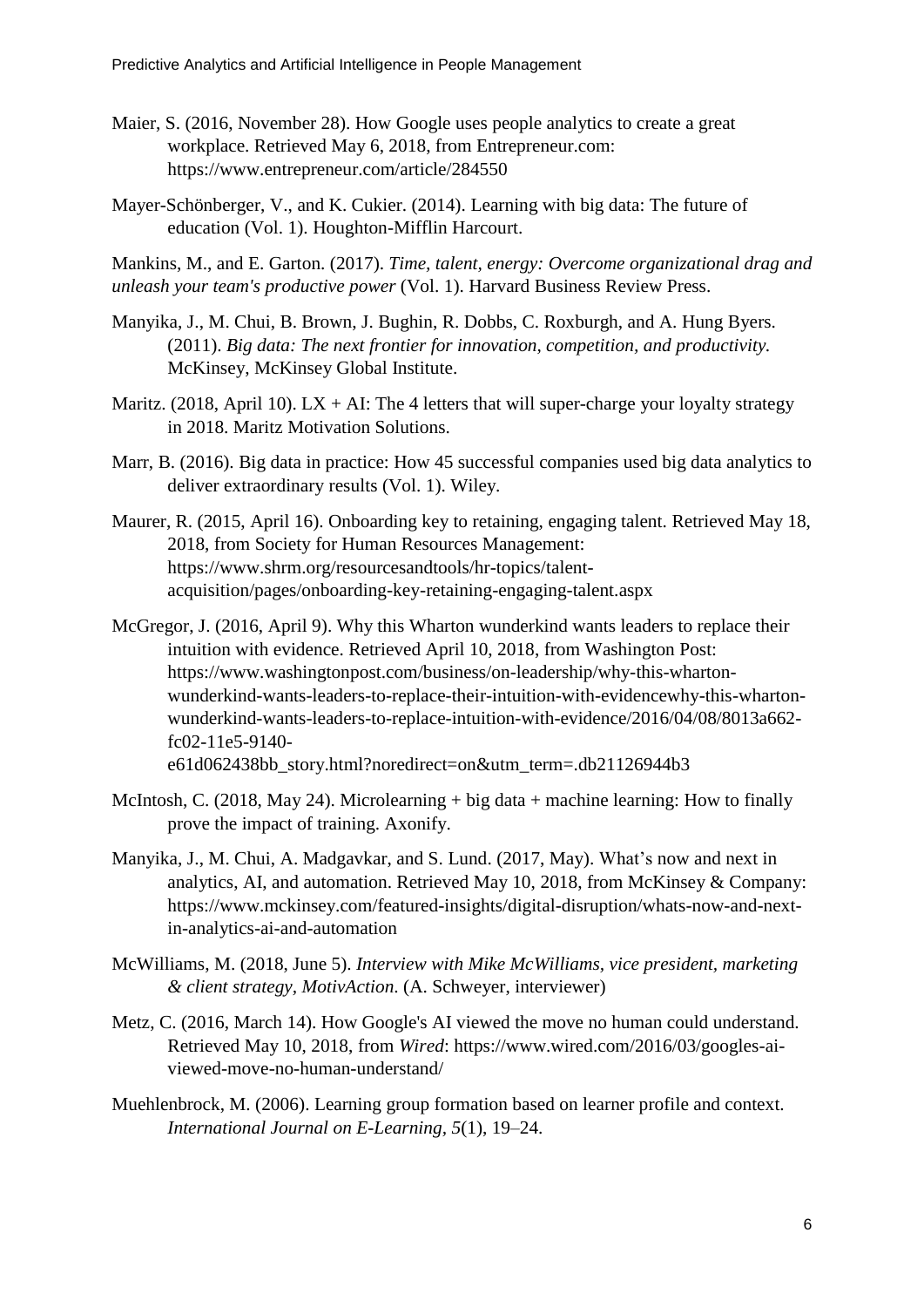- Nieborg, D. B. (2004). America's Army: more than a game? *Proceedings of the International Simulation & Gaming Association Conference* (p. 11). ISAGA.
- Palmer, A. (2018, June 21). Augmented reality takes incentive participants inside Marriott properties Retrieved June 21, 2018, from *Incentive Magazine*: http://www.incentivemag.com/Travel/International/Marriott-Caribbean-Mexico-Portal-to-Paradise/?cid=incFB
- Pane, J. F., B. A. Griffin, D. F. McCaffrey, and R. Karam. (2016, June 22). Effectiveness of Cognitive Tutor Algebra I at scale. *Educational Evaluation and Policy Analysis, 36*(2), 127–144.

Pappano, L. (2018) The iGen shift: Colleges are changing to reach the next generation Retrieved August 2, 2018 from *The New York Times*:

https://www.nytimes.com/2018/08/02/education/learning/generationz-igen-studentscolleges.html?hp&action=click&pgtype=Homepage&clickSource=storyheading&module=second-column-region&region=top-news&WT.nav=top-news

- Paskin, S. (2018, February 16). Machine learning, data science, artificial intelligence, deep learning, and statistics. Retrieved May 10, 2018, from BMC: https://www.bmc.com/blogs/machine-learning-data-science-artificial-intelligencedeep-learning-and-statistics/
- Peck, D. (2013, November). They're watching you at work. Retrieved May 18, 2018, from *The Atlantic*: http://www.theatlantic.com/magazine/archive/2013/12/theyre-watchingyou-at-work/354681
- Pentland, A., and T. Heibeck. (2010). Honest signals: How they shape our world. (Vol. 1). MIT Press.
- Rao, J., and J. Weintraub. (2013, March). How innovative is your company's culture? Retrieved May 29, 2018, from *MIT Sloan Management Review*: http://sloanreview.mit.edu/article/how-innovative-is-your-companys-culture
- Ravven, W. (2016, February 22). "Deep learning": A giant step for robots. Retrieved June 21, 2018, from Berkeley Research: https://vcresearch.berkeley.edu/bakarfellows/profile/pieter\_abbeel
- Ravyse, W. S., A. S. Blignaut, V. Leendertz, and A. Woolner. (2017). Success factors for serious games to enhance learning: A systematic review (Vol. 21). CrossMark.
- Ribes, E., K. Touahri, and B. Perthame. (2017, July 5). Employee turnover prediction and retention policies design: A case study. *arXiv: Computers & Society*
- Ritter, S., J. Kulikowich, P.-W. Lei, C. L. McGuire, and P. Morgan. (2007). What evidence matters? A randomized field trial of Cognitive Tutor Algebra 1. In S.-C. Young, *Supporting Learning Flow Through Integrative Technologies.*
- Robert Half Associates. (2016, August 11). Are you taking too long to hire? Retrieved October 29, 2016, from Robert Half: http://rh-us.mediaroom.com/2016-08-11-Are-You-Taking-Too-Long-To-Hire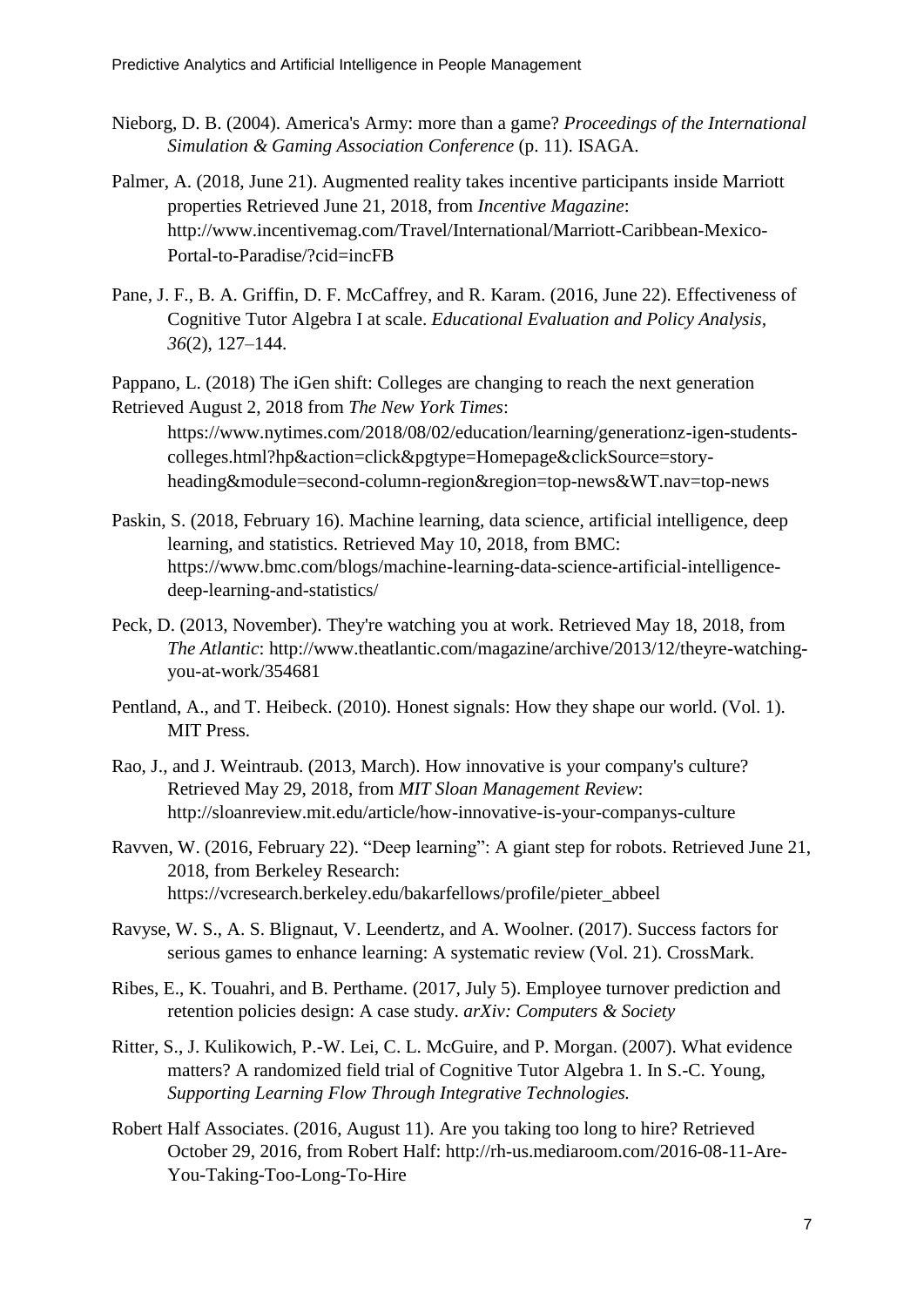- Roll, I., and R. Wylie. (2016, February 22). Evolution and revolution in artificial intelligence in education. *International Journal of Artificial Intelligence in Education* (26), 582– 599.
- Rollet, C. (2018, June 5). *The odd reality of life under China's all-seeing credit score system*. Retrieved July 3, 2018, from *Wired*: https://www.wired.co.uk/article/china-socialcredit
- Rosenberg, M., N. Confessore, and C. Cadwalladr. (2018, March 17). How Trump consultants exploited the Facebook data of millions. Retrieved June 11, 2018, from *The New York Times*: https://www.nytimes.com/2018/03/17/us/politics/cambridgeanalytica-trump-campaign.html
- Rosslyn Data Technologies. (2017). 2017 report on the state of HR analytics. Rosslyn Data Technologies.
- Sales, A., and J. F. Pane. (2015). Exploring causal mechanisms in a randomized effectiveness trial of the Cognitive Tutor Algebra I program. *Proceedings of the 8th International Conference on Educational Data Mining.*
- Sathe, S. (2017, February 27). How AI is radically streamlining the onboarding process. Retrieved June 19, 2018, from *VentureBeat*: https://venturebeat.com/2017/02/27/howai-is-radically-streamlining-the-onboarding-process/
- Saunderson, R. (2018, June 8). *Interview with Roy Saunderson, chief learning officer, Rideau Recognition Solutions*. (A. Schweyer, interviewer)
- Scherbaum, C. (2018, June 11). *Interview with Charles Scherbaum, professor, Baruch College, City University of New York*. (A. Schweyer, interviewer)
- Schweyer, A., A. Thibault Landry, and A. Whillans. (2018). Establishing the intangible, nonfinancial value of awards programs. Incentive Research Foundation.
- Segal, L., A. Goldstein, J. Goldman, and R. Harfoush. (2014). *The decoded company: Know your talent better than you know your customers* (Vol. 1). Portfolio Penguin.
- Seismic and Demand Metric. (2016). Content marketing's evolution: The age of hyperpersonalization and automation. *Infographic, Seismic and Demand Metric*.
- Select Minds. (2007, March). "Connection" and "collaboration" drive career choices for generation Y workers, SelectMinds study finds. *News release.* Retrieved June 10, 2018, from *Business Wire*: http://www.businesswire.com/news/home/20070207005756/en/Connection-Collaboration-Drive-Career-Choices-Generation-Workers#.U7VTfahhtMY
- Shoker, P. (2018, May 25). CEO Beyond 360. *Interview with Paul Shoker, CEO of Beyond360*. (A. Schweyer, interviewer)
- Simonite, T. (2016, May 13). Moore's law is dead. Now what? Retrieved June 5, 2018, from *MIT Technology Review*: https://www.technologyreview.com/s/601441/moores-lawis-dead-now-what/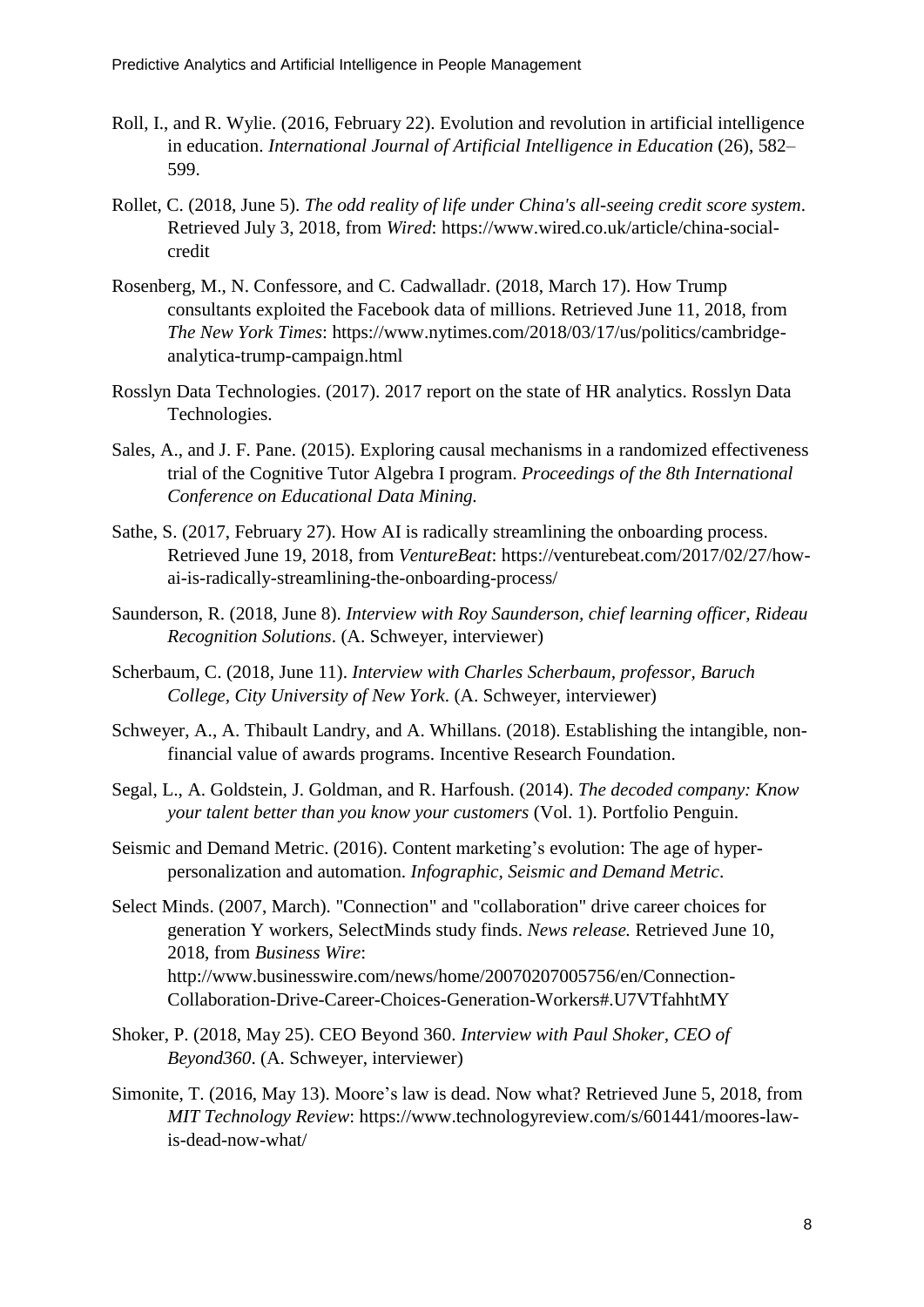- Smith, R. (2010). The long history of gaming in military training. *Simulation & Gaming, 41*(1), 6–19.
- Society for Human Resource Management. (2015, July 23). Developing employee career paths and ladders. Retrieved May 17, 2018, from Society for Human Resource Management: https://www.shrm.org/resourcesandtools/tools-andsamples/toolkits/pages/developingemployeecareerpathsandladders.aspx
- Soflano, M., T. M. Connolly, and T. Hainey. (2015, August). An application of adaptive games-based learning based on learning style to teach SQL. *Computers & Education, 86*, 192–211.
- Sottilare, R. A., C. S. Burke, E. Salas, A. M. Sinatra, J. H. Johnston, and S. B. Gilbert. (2018, June). Designing adaptive instruction for teams: A meta-analysis. *International Journal of Artificial Intelligence in Education, 28*(2), 225–264.
- Stanford University. (2016). Artificial intelligence and life in 2030: One hundred year study on artificial intelligence. Stanford University.
- Statista. (2018). Market size of the global workplace training industry from 2007 to 2017 (in billion U.S. dollars). (Statista, Producer) Retrieved June 9, 2018, from Statista: https://www.statista.com/statistics/738399/size-of-the-global-workplace-trainingmarket/
- Tarning, B., A Silvervarg, A Gulz, and M. Haake. (2018, May 2). Instructing a teachable agent with low or high self-efficacy – Does similarity attract? *International Journal of Artificial Intelligence in Education, 2018*(2), 1–33.
- Taska, B. (2018, June 14). *Interview with Bledi Taska, chief economist, Burning Glass Technologies*. (A. Schweyer, interviewer)
- Theodoridis, S. (2015). *Machine learning: A Bayesian and optimization perspective* (Vol. 1). Academic Press Elsevier.
- Thomas, P. (2016, March 11). LinkedIn utilizes artificial intelligence to find talent. Retrieved November 15, 2016, from Market Realist: http://marketrealist.com/2016/03/linkedinutilizes-artificial-intelligence-find-talent/
- Ulrich, D., and N. Smallwood. (2013). *Leadership sustainability: Seven disciplines to achieve the changes great leaders know they must make* (Vol. 1). McGraw-Hill Education.
- Vannini, N., S. Enz, M. Sapouna, D. Wolke, S. Watson, S. Woods, K. Dautenhahn, L. Hall, A. Paiva, E. Andre, R. Aylett, and W. Schneider. (2011, March). "FearNot!": A computer-based anti-bullying-programme designed to foster peer intervention. *European Journal of Psychology of Education, 26*(1), 21–44.
- van Vulpen, E. (2017, January 18). People analytics is still early stage. (AIHR, Producer) Retrieved June 6, 2018, from Analytics in HR: https://www.analyticsinhr.com/blog/people-analytics-still-under-construction/
- Waber, B. (2013). *People analytics: How social sensing technology will transform business and what it tells us about the new world of work* (Vol. 1). Pearson Education.